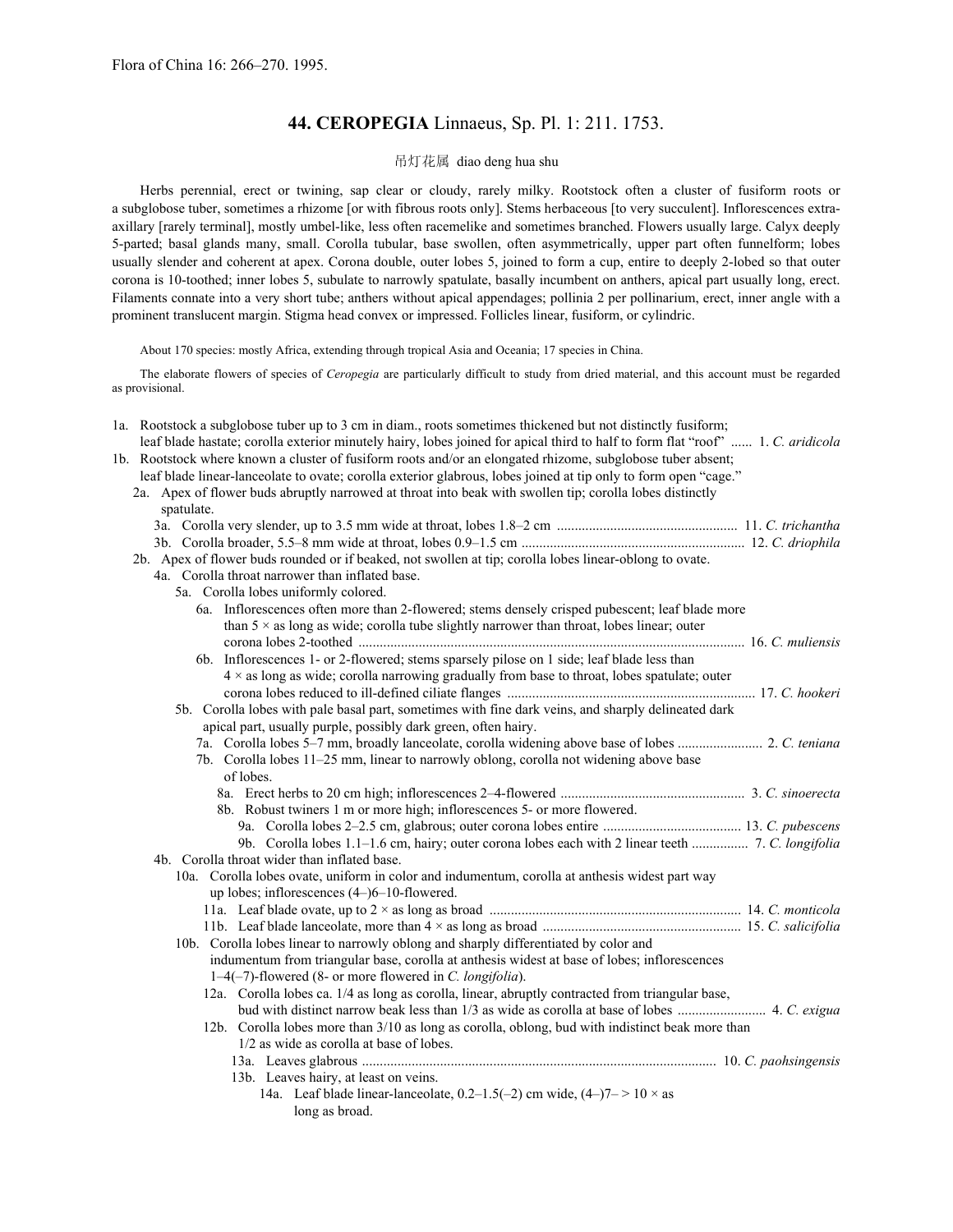| 15a. Leaves $(5-)8-15(-2)$ mm wide; outer corona lobes each with 2 slender                                                                |  |
|-------------------------------------------------------------------------------------------------------------------------------------------|--|
| 15b. Leaves 2–7 mm wide; outer corona lobes each with 2 short, blunt teeth                                                                |  |
| 14b. Leaf blade ovate, 1.2–3 cm wide, $1.5-3(-4) \times$ as long as broad.                                                                |  |
| 16a. Peduncle 9–27 mm; inflorescences $4$ – $>$ 8-flowered; upper parts                                                                   |  |
| 16b. Peduncle up to 4 mm, often almost absent; inflorescences rarely if ever<br>more than 2-flowered; upper parts of plant densely hairy. |  |
|                                                                                                                                           |  |

**1. Ceropegia aridicola** W. W. Smith, Notes Roy. Bot. Gard. Edinburgh 12: 197. 1920.

# 丽江吊灯花 li jiang diao deng hua

Rootstock a subglobose tuber to 3 cm in diam., with thickened roots. Stems erect, to 50 cm, dichotomous, basal part leafless. Petiole 4–6 mm, crisped-pubescent; leaf blade ovate-triangular,  $5-15 \times 3-10$  mm, somewhat fleshy, adaxially crisped-pubescent, abaxially sparsely pubescent on veins, base cordate or subhastate, margin revolute, apex acuminate; lateral veins obscure. Inflorescences monochasial, 1–3-flowered. Pedicel 3–10 mm, minutely puberulent. Sepals linear-lanceolate, ca.  $2 \times 1$  mm, puberulent to glabrous. Corolla 1–1.5 cm, sparsely pilose outside, glabrous inside; tube 7–10 mm; lobes ovate to subrhomboid, 3–5 mm, joined for half length to form flat "roof" with short central mucro. Outer corona lobes triangular, joined into cup, glabrous; inner corona lobes ligulate or linear-spatulate, twice as long as outer lobes. Follicles fusiform, ca. 4.5 cm. Seeds ca. 5 mm. Fl. Jul-Aug, fr. Sep-Oct.

• Grasslands; 1500–3000 m. Yunnan (Lijiang to Zhongdian).

**2. Ceropegia teniana** Handel-Mazzetti, Anz. Akad. Wiss. Wien, Math.-Naturwiss. Kl. 61: 167. 1924.

# 马鞍山吊灯花 ma an shan diao deng hua

Stems twining to 1 m, slender, minutely hirsute. Petiole ca. 1 cm; leaf blade broadly ovate,  $3-4.5 \times 1.5-2.5$  cm, membranous, glabrous except for midvein abaxially, base subtruncate, apex short acuminate; lateral veins ca. 3 pairs. Inflorescences umbel-like, 1–8-flowered; peduncle up to 1.3 cm. Pedicel 1.2–2 cm. Sepals subulate-lanceolate, 3–4 mm, glabrous. Corolla 1.5–2.3 cm; tube yellow, 3–4 mm in diam. just above dilated base; lobes dark violet, broadly ovate, ca. 5 mm, papillate at base inside. Outer corona lobes triangularlanceolate, ca. 2.5 mm, sparsely villous; inner lobes linear, ca. 2 mm. Fl. Aug.

• Montane forests. Yunnan (Yanyuan).

**3. Ceropegia sinoerecta** M. G. Gilbert & P. T. Li in M. G. Gilbert, W. D. Stevens, & P. T. Li, Novon 5: 4. 1995.

#### 鹤庆吊灯花 he qing diao deng hua

Herbs. Rootstock a cluster of fusiform roots. Stems erect, to 20 cm, uniformly fine puberulent. Petiole 4–6 mm, winged; leaf blade elliptic,  $2-5 \times 0.6-1.6$  cm, abaxially pale, sparsely hairy on veins only, adaxially densely puberulent, base cuneate, acute, lowermost leaves sometimes cuspidate. Peduncle 0.4–1.7 cm. Cymes umbel-like, 2–4-flowered, sometimes producing a second separated by short rachis. Pedicel 0.5–1.7 cm. Sepals linear-lanceolate, ca.  $3 \times 0.6$  mm, glabrous. Corolla 3.6–4.3 cm, glabrous except for lobes; tube dark on basal half, pale on apical half, 1.3–1.6 mm wide, basal swelling ovoid, 4–6 mm wide, increasing gradually to 3.5–5.5 mm at base of lobes; lobes dark colored almost to base, minutely puberulent, 1.4–1.5 cm, linear, slightly curved inward at base, otherwise parallel except for sharply incurved tip. Outer corona lobes each with 2 linear teeth ca. half as long as inner lobes, ciliate; inner corona lobes linear, ca. 2.5 mm, erect.

• On limestone; 2000 m. Yunnan.

**4. Ceropegia exigua** (H. Huber) M. G. Gilbert & P. T. Li in M. G. Gilbert, W. D. Stevens, & P. T. Li, Novon 5: 3. 1995.

#### 四川吊灯花 si chuan diao deng hua

*Ceropegia longifolia* Wallich subsp. *exigua* H. Huber, Mem. Soc. Brot. 12: 42. 1957.

Rootstocks not seen. Stems twining, sparsely puberulent. Petiole ca. 3.5 mm, sparsely puberulent; leaf blade linearlanceolate, ca. 4.5 cm  $\times$  6 mm, abaxially with a few hairs on veins only, adaxially puberulent, base cuneate, apex acute. Cymes umbel-like, 1- or 2- (or 3)-flowered; peduncle to 3 mm. Pedicel to 8 mm, glabrous. Sepals linear-lanceolate, ca. 3  $\times$  0.6 mm, glabrous. Corolla yellow with fine dark lines, 2.5– 2.6 cm; tube ca. 2 cm, 2.5–3.5 mm wide, widening to 9.5 mm, base only slightly inflated, 4.5–6.5 mm wide; lobes very abruptly narrowed, ca. 5 mm, forming short narrow beak in bud, margin densely ciliate. Outer corona lobes deeply notched to form 5 pairs of teeth, more than 1/2 as long as inner lobes.

• 1200 m. Sichuan.

**5. Ceropegia dolichophylla** Schlechter, Notes Roy. Bot. Gard. Edinburgh 8: 17. 1913.

## 剑叶吊灯花 jian ye diao deng hua

*Ceropegia dolichophylla* var. *brachyloba* Handel-Mazzetti; *C. dolichophylla* var. *purpureobarbata* W. W. Smith; *C. longifolia* Wallich subsp. *sinensis* H. Huber; *C. profundorum*  Handel-Mazzetti.

Stems twining, to 1.5 m, pale gray, glabrous. Petiole to 1 cm; leaf blade linear-lanceolate,  $5-12 \times 0.5-2$  cm, base cuneate, ciliate, adaxially sparsely pubescent, abaxially gla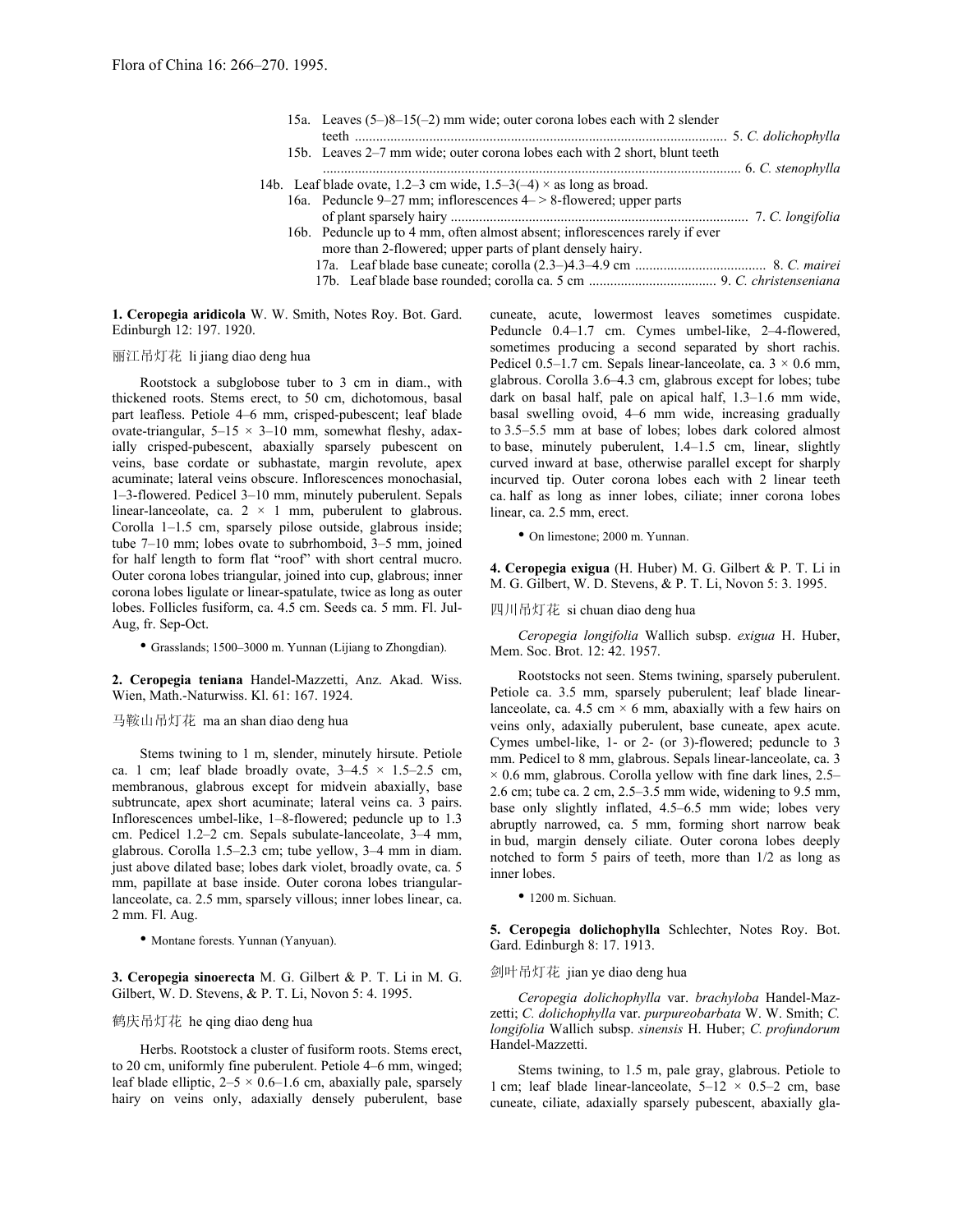brous,  $\pm$  glaucous. Inflorescences (1- or)2–7-flowered; peduncle 0.2–3 cm, sparsely pubescent. Pedicel 1–1.5 cm, glabrous. Sepals linear-lanceolate,  $5-6 \times ca$ . 1.5 mm, glabrous. Corolla (2.2–)3–4.7 cm, glabrous outside; tube streaked and blotched purplish maroon, inflated base 4–6.5(–10) mm wide, narrowing to  $(1.3-2)$ -4.5 mm and then widening to 4–12(–16) mm at base of lobes; lobes  $(0.8–)1–2.2(-2.5)$  cm, base  $\pm$  triangular, pale, apical part slender, darker, coherent at apex, keeled, pilose inside, sometimes with conspicuous white or purple marginal vibratile hairs. Corona usually glabrous, outer 10 lobed, sometimes ciliate; inner lobes twice as long, linearlanceolate, obtuse. Follicles linear-lanceolate in outline, ca. 10  $cm \times 5$  mm. Fl. Jul-Aug, fr. Sep-Oct.

*balfouriana* Schlechter; *C. mairei* var. *tenella* H. Huber. • Dense forests; 500–1500 m. Guangxi, Guizhou, Sichuan,

Species 5 to 9 are difficult to define. The extremes are distinctive but there is variation in all the characters (indumentum, leaf size and shape, peduncle length, and inflorescence size) used to define them.

**6. Ceropegia stenophylla** C. K. Schneider in Sargent, Pl. Wilson. 3: 350. 1916.

## 狭叶吊灯花 xia ye diao deng hua

Rootstocks a cluster of fusiform roots. Stems twining to 2 m, glabrous to sparsely pilose. Leaf blade linear or linearlanceolate, 3.5–9 cm  $\times$  2–7 mm, base cuneate, apex  $\pm$  acute, adaxially short pilose, abaxially subglabrous or glabrous. Inflorescences (1- or) few flowered; peduncle 1–6 mm. Pedicel to 1.4 cm. Sepals linear or linear-lanceolate, 5–7 mm, glabrous or ciliate; glands 16–20. Corolla 3–5 cm; tube 2.6–3 cm, inflated base 5.5–8 mm wide, abruptly narrowed to ca. 3 mm wide and then widening to 8.5–10 mm at base of lobes; lobes oblong-elliptic, 0.9–1.6(–2) cm, sparsely pilose, ciliate. Outer corona lobes 2-toothed, teeth triangular, blunt, ca. as high as gynostegium, ciliate; inner lobes linear, subobtuse, glabrous. Follicles fusiform,  $8-9$  cm  $\times$  ca. 3 mm, striate. Seeds oblong, ca.  $7 \times 3$  mm; coma ca. 2 cm. Fl. Jun.

## **7. Ceropegia longifolia** Wallich, Pl. Asiat. Rar. 1: 56, t. 73. 1830. Stems twining, to 1.5 m, slender, puberulent. Petiole 0.5–1830.

## 长叶吊灯花 chang ye diao deng hua

Stems herbaceous, twining to 3.5 m, sparsely pilose along 1 or 2 sides. Petiole ca. 1.2 cm, narrowly winged, pilose; leaf blade lanceolate,  $5-12(-17) \times 1.2-3$  cm, abaxially glaucous and glabrous except for midvein, adaxially appressed pubescent, base rounded or cuneate, apex acute to acuminate; lateral veins 6 or 7 pairs. Inflorescences umbel-like, 4– 8-flowered; peduncle 0.9–2.7(–3.5) cm. Pedicel 1–1.5 cm. Sepals linear, ca. 4 mm, glabrous. Corolla purplish, 2.2–3.6 cm; basal inflation 4.5–6.5 mm wide, tube 1.6–3.2 mm wide, expanding to 4.5–8.5 mm wide at base of lobes; lobes oblong,  $(0.7–)1–1.3$  cm, pale at base, terminal 5–6 mm purple, puberulent. Outer corona lobes divided into pairs of linear teeth; inner corona lobes erect, linear.

2100 m. Xizang, Yunnan [India, Myanmar, Nepal, Sikkim]. 宝兴吊灯花 bao xing diao deng hua

The plant illustrated as *Ceropegia trichantha* in Fl. Reipubl. Popularis Sin. (63: 573. t. 218. 1977) is *C. longifolia*. The Chinese material has distinctly broader leaves and relatively longer corolla lobes than typical material from India. However, the variation is continuous, and formal separation does not seem justified.

**8. Ceropegia mairei** (H. Léveillé) H. Huber, Mem. Soc. Brot. 12: 43. 1957.

#### 金雀马尾参 jin que ma wei shen

*Aristolochia mairei* H. Léveillé, Bull. Acad. Int. Géogr. Bot. 22: 228. 1912; *A. blinii* H. Léveillé; *A. viridiflora* H. Léveillé; *A. viridiflora* var. *occlusa* H. Léveillé; *Ceropegia*

Rootstocks a cluster of fusiform roots. Stems erect to 35 cm, or twining, basal part leafless, minutely puberulent. Petiole 3–10 mm, narrowly winged, puberulent; leaf blade elliptic or elliptic-lanceolate,  $1-4(-5) \times 0.4-1.6(-2.3)$  cm, abaxially glabrous except for midvein, adaxially densely minute puberulent, base cuneate or attenuate into indistinct petiole, margin somewhat undulate, apex acute or short acuminate; lateral veins obscure. Inflorescences subsessile, 1- or 2(–5)-flowered; peduncle 0–4(–20) mm. Pedicel 0.4–1.7 cm, sparsely puberulent. Sepals linear-triangular, to  $7 \times 0.9$  mm, sparsely puberulent. Corolla yellow or green with purple markings, (2.3–) 4.3–4.9 cm, (4–)5.5–7 mm wide near base; tube uniformly colored, 2–3.4 mm wide, increasing gradually to (6–)9–12 mm wide at throat, glabrous outside; lobes (0.7–) 1.4–2.5 cm, strongly revolute, widest just above base, erect with strongly incurved tip, base pale with fine dark veins, apical part dark, densely pubescent, puberulent inside. Outer corona lobes triangular, pilose; inner lobes linear, slightly dilated toward apex, obtuse, glabrous, twice as long as outer. Fl. May-Jul, fr. Oct.

• Low thickets, limestone slopes; (1000–)1800–3200 m. Guizhou, Sichuan, Yunnan.

**9. Ceropegia christenseniana** Handel-Mazzetti, Anz. Akad. Wiss. Wien, Math.-Naturwiss. Kl. 61: 167. 1924. • Montane forests, thickets; 1900–2600 m. Sichuan.

#### 短序吊灯花 duan xu diao deng hua

2 cm; leaf blade ovate,  $4-5 \times$  ca. 3 cm, membranous, densely pubescent, base rounded, margin undulate, apex acute; lateral veins ca. 5 pairs. Inflorescences 1- or few flowered; peduncle very short. Pedicel 8–10 mm, glabrous. Sepals subulatelanceolate, 5–7 mm, ciliate. Corolla ca. 5 cm, base swollen; tube funnelform, basal half yellow, apical half violet, 4–5 mm in diam. near base; lobes oblong, ca. 2 cm, ciliate, sharply incurved at tip. Outer corona lobes triangular-lanceolate, ca. 3 mm, long ciliate; inner lobes ligulate, ca. 3 mm. Follicles fusiform, ca.  $13 \text{ cm} \times 5 \text{ mm}$ . Fl. Sep-Oct, fr. Oct-Dec.

• Montane forests. Guizhou, Yunnan.

All parts are used for the treatment of boils and fractures. The distinction from *Ceropegia mairei* seems rather slight. **10. Ceropegia paohsingensis** Tsiang & P. T. Li, Acta Phytotax. Sin. 12: 145. 1974.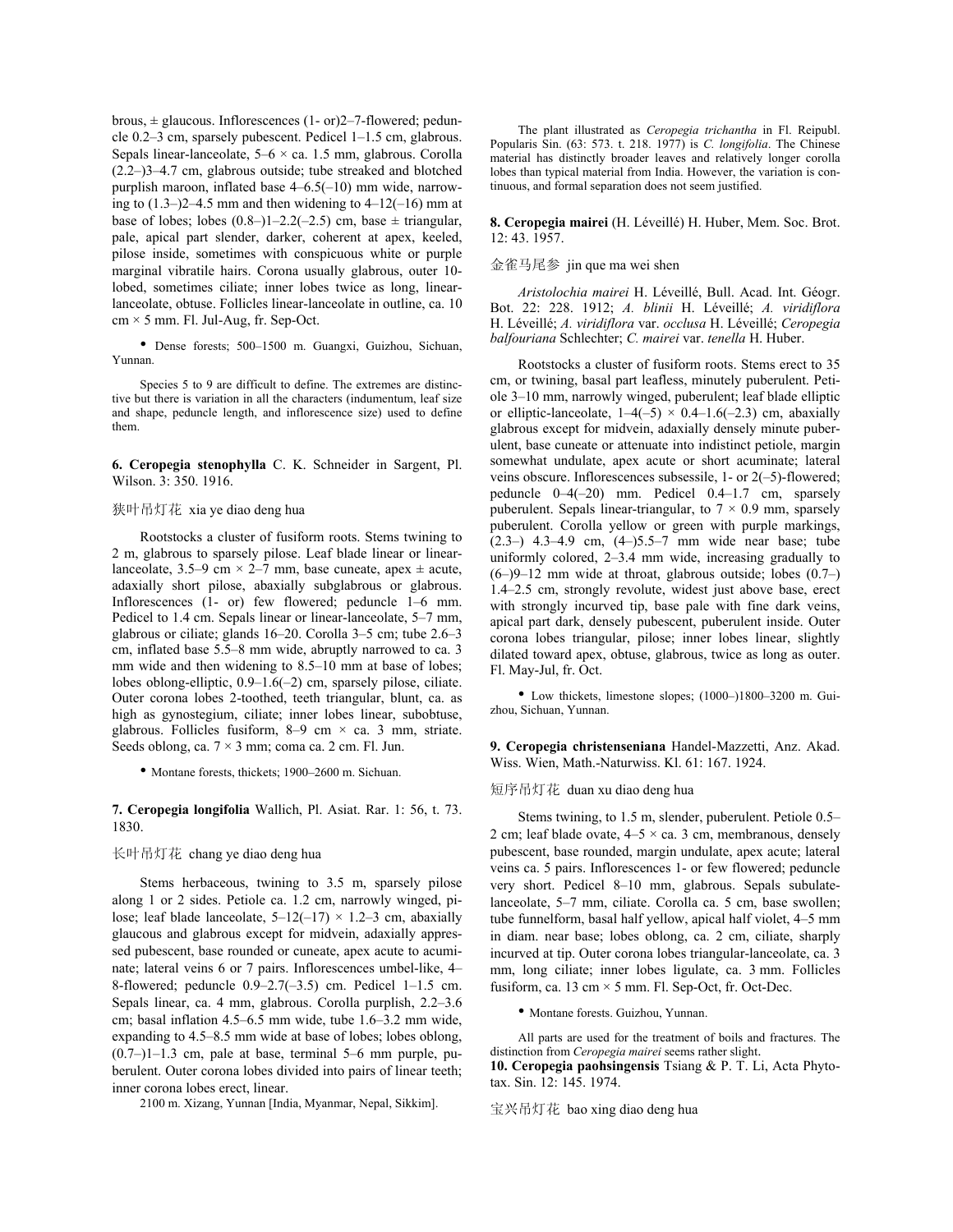Herbs twining, to 2 m, glabrous except for flowers. Petiole 1–1.5 cm; leaf blade ovate or ovate-oblong, membranous,  $3-6 \times 1.5-2.5$  cm, base cordate, apex caudate-acuminate; lateral veins 7–9 pairs, somewhat flattened, glabrous. Inflorescences 1- or 2-flowered, up to as long as leaves; peduncle slender, 0.8–2 cm. Pedicel ca. 1 cm. Sepals lanceolate, ca. 2  $\times$ 0.5 mm, ciliate. Corolla with pale green and purplish spots and stripes, glabrous; tube ca. 2 cm, funnelform above swollen base; lobes ligulate, ca.  $6 \times 2$  mm. Outer corona shallowly lobed; lobes 2-cleft at apex, pilose; inner lobes ligulate and longer than gynostegium. Fl. Apr-Aug.

• Valleys; 300–900 m. Hunan, Sichuan.

#### **11. Ceropegia trichantha** Hemsley, J. Bot. 23: 286. 1885.

吊灯花 diao deng hua

*Ceropegia angustilimba* Merrill; *C. jucunda* Kerr.

Rootstock a cluster of fusiform roots. Stems twining to 1.5 m, straw gray, glabrous except for nodes. Petiole to 2.8 cm, winged, appressed pubescent; leaf blade oblonglanceolate or elliptic-oblong, ca.  $4.5 \times 2.5$  cm, membranous, adaxially appressed pubescent, abaxially glaucous and glabrous except for midvein, base rounded or cuneate, apex acute; lateral veins 6 or 7 pairs. Inflorescences 1- or 2 flowered; peduncle 1.4–3.5 cm. Pedicel 1–1.5 cm. Sepals linear-lanceolate,  $3-4(-6) \times$  ca. 1 mm. Corolla glabrous, 3-4.5 cm; tube green and white, 1.5–2 cm, base obliquely inflated ovoid, 3.7–4.5 mm wide, limb narrowly funnelform, 3–3.5 mm wide; lobes dark purple, 1.8–2 cm, very slender, almost threadlike with spatulate tips. Outer corona lobes deeply 2-toothed, teeth  $\pm$  triangular, ciliate; inner lobes ligulate, to 3 mm, villous. Follicles fusiform, ca. 20 cm  $\times$  5 mm. Fl. Aug-Oct, fr. Oct-Dec.

Open woodland, bushland; 100–1000 m. Guangdong, Hainan [Thailand].

The plant figured as *Ceropegia trichantha* in Fl. Reipubl. Popularis Sin. (63: 573, t. 218, 1977) is a form of *C. longifolia* Wallich. Huber (Mem. Soc. Brot. 12: 54. 1957) included *Ceropegia trichantha* in the Indian *C. lucida* Wallich subsp. *lucida*. Material so named is extremely variable and probably represents more than one taxon.

**12. Ceropegia driophila** C. K. Schneider in Sargent, Pl. Wilson. 3: 349. 1916.

# 巴东吊灯花 ba dong diao deng hua

*Ceropegia lucida* Wallich subsp. *driophila* (C. K. Schneider) H. Huber; *C. micrantha* Merrill; *C. siamensis* Kerr.

Herbs twining. Stems to 1.5 m, slender, hollow when dry, glabrous. Petiole 1–2.5 cm, glabrous or sparsely minute pilose; leaf blade oblong or ovate-oblong,  $(3-)$ 4.5–6.5(–7.5) × 1–2.5(–5.3) cm, membranous, adaxially sparsely short pilose, abaxially glabrous or glabrescent, base subcordate, margin ciliate, apex acuminate. Inflorescences 2–8-flowered; peduncle 0–8 mm. Pedicel 5–10 mm, glabrous. Sepals linear, 2–3 mm, glabrous. Corolla 2.2–3 cm; tube base dark when dried, inflated for ca. 4 mm, upper part pale with conspicuous dark blotches, throat 5–8 mm wide; lobes ligulate-oblong or spatulate, dark at base and expanded tips, rest pale with elongated dark spots, 0.9–1.5 cm, glabrous, keeled inside, margin long ciliate. Outer corona cupular; lobes triangular, apex 2-toothed, hirsute ciliate; inner ligulate-linear, subobtuse, glabrous. Fl. Jun.

• Bushland; 600–900 m. Hubei (Badong), Sichuan.

# **13. Ceropegia pubescens** Wallich, Pl. Asiat. Rar. 2: 81. 1831.

#### 西藏吊灯花 xi zang diao deng hua

*Ceropegia tsaiana* Tsiang.

Rootstock a cluster of fusiform roots. Stems herbaceous, twining to 1 m, glabrescent. Petiole 3–4.5 cm, villous; leaf blade ovate or rarely oblong,  $4-15 \times 1-6$  cm, membranous, adaxially villous, base rounded, apex acuminate; lateral veins ca. 5 pairs. Inflorescences shorter than leaves, ca. 8-flowered; peduncle ca. 2.5 cm, glabrescent. Pedicel ca. 1 cm, puberulent. Sepals lanceolate, ca.  $1.5 \times 0.5$  cm. Corolla yellow, 5– 5.5 cm; tube 3–3.5 cm, base slightly inflated, throat 3–5 mm in diam., narrower than base; lobes linear, 2–2.5 cm, basal ca. 1 cm orange-yellow, wider and strongly revolute, apical part  $\pm$  subulate, purple. Outer corona obscurely 5-lobed, setose; inner lobes linear, much longer. Follicles narrowly fusiform, ca. 13 cm  $\times$  2 mm. Seeds lanceolate, ca. 10  $\times$  1 mm; coma ca. 3.5 cm. Fl. Jul-Sep. 2*n* = 20.

Mixed woods; 1500–3200 m. Guizhou, Sichuan, Xizang, Yunnan [Bhutan, India, Myanmar, Nepal].

**14. Ceropegia monticola** W. W. Smith, Notes Roy. Bot. Gard. Edinburgh 12: 198. 1920.

白马吊灯花 bai ma diao deng hua

*Ceropegia yunnanensis* Schlechter & Handel-Mazzetti.

Stems herbaceous, twining to 1.5 m, pale gray, hollow when dry, sparsely villous. Petiole 5–10 mm, densely hirsute; leaf blade broadly ovate to ovate-oblong,  $4-10 \times 3-5$  cm, membranous, adaxially sparsely hirsute, abaxially glabrescent or sparsely hirsute along midvein, base rounded to broadly cuneate, margin ciliate, apex acuminate; lateral veins ca. 6 pairs. Inflorescences umbel-like; peduncle 4–15 mm, hirsute. Pedicel 0.5–1.5 cm, glabrous or minutely pubescent abaxially. Sepals subulate-linear, ca. 5 mm, glabrous. Corolla mostly maroon or pink, 3–4 cm, glabrous outside; tube 1.5–2 cm, base slightly dilated, limb 2.5–3 mm wide above basal swelling widening to 6–10 mm at throat; lobes linear, ca. 1.5 cm, basal part pale, sparsely lanate, apical part sharply delineated, dark (?green), minutely pubesent. Outer corona lobes acutely 2-lobed, ciliate; inner lobes oblong, obtuse, ca.  $3 \times$ longer than outer. Fl. Apr-Aug.

Mixed woods, thickets along riversides; below 2000 m. Guizhou, Sichuan, Xizang, Yunnan [Thailand].

**15. Ceropegia salicifolia** H. Huber, Mem. Soc. Brot. 12: 51. 1957.

# 柳叶吊灯花 liu ye diao deng hua

Rootstocks a cluster of fusiform roots. Stems twining to 1.5 m, glabrous. Petiole ca. 1 cm, pubescent along 2 lines; leaf